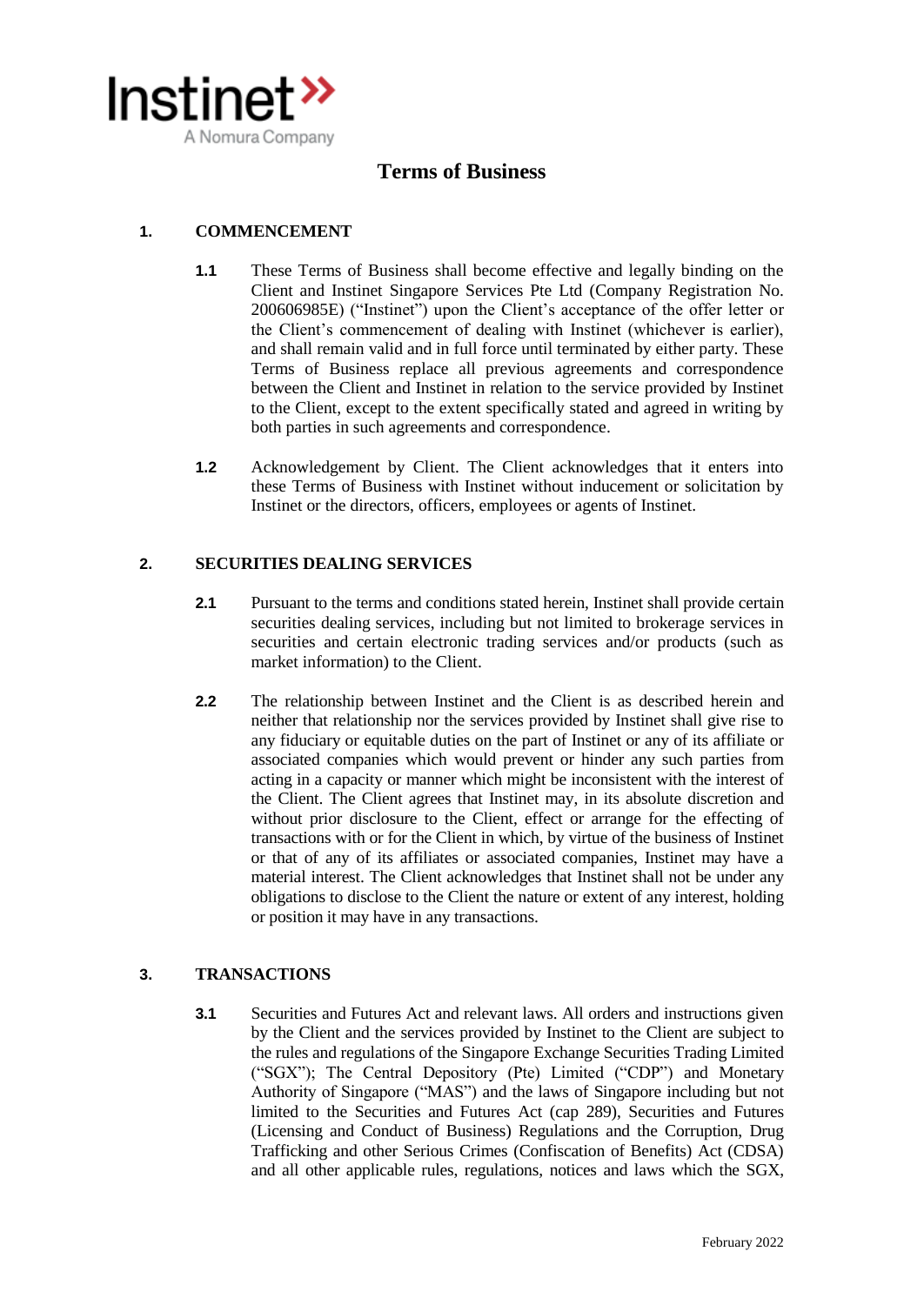CDP or MAS or Inland Revenue Authority of Singapore ("IRAS") or any other governmental, regulatory or tax authority may implement from time to time. The Client agrees to comply with all such relevant rules, regulations and laws at all times as well as the relevant rules, regulations and laws as may be in force from time to time of any markets the Client may deal in with Instinet (collectively referred to as the "Applicable Rules"). The Applicable Rules shall prevail in the event of conflicts with these Terms of Business. The Client agrees that Instinet may take or omit to take any action it considers necessary to ensure compliance with the same or with any action by the SGX, CDP, IRAS or MAS in exercise of their respective regulatory or supervisory functions, including but not limited to the provision of information to the SGX, CDP, IRAS or MAS or any third party to whom these parties have outsourced its function, relating to the particulars of the Client's account. The Client agrees to co-operate in answering any queries from the SGX, CDP, IRAS, MAS or other equivalent body in the markets the Client deals in.

- **3.2** Best Execution. Instinet shall take reasonable care to ensure that the Client's orders and any matching of such orders are effected at the best terms available in the market for transactions of similar size and nature at the time of execution, having regard to such matters as Instinet considers relevant. The Client agrees that Instinet may modify or cancel any orders or instructions issued by the Client and that it shall accept and be bound by the consequences of such modification or cancellation. Instinet shall use reasonable endeavours to execute Client's orders but shall be under no liability for any loss or expense incurred by the Client as a result of any changes in market conditions between the time of receipt and the time of execution of such orders by Instinet.
- **3.3** Aggregation of Orders. The Client agrees that Instinet has the right to combine the Client's orders with its own orders, orders of its associated companies, persons connected with Instinet or orders of other clients. The Client accepts that combining the Client's orders with orders of other party may operate to the Client's advantage on some occasions and to the Client's disadvantage on other occasions.
- **3.4** Cancellation of Client Orders. The Client agrees that Instinet has no obligation to accept, execute or cancel all or any part of the orders or transactions of the Client. Instinet shall have no obligation to act in accordance with the Client's orders or instructions if it believes that such orders or instructions may result in Instinet or the Client breaching the relevant rules, regulations or laws. If Instinet in its absolute discretion declines to accept instructions from the Client, Instinet shall notify the Client accordingly. The Client acknowledges that Instinet shall not be held liable in any way for any loss, loss of profit or gain, damage, liability, cost or expense suffered or incurred by the Client arising out of or in connection with Instinet declining to act on such orders or instructions from the Client or omitting to notify the Client of any such decision or action taken by Instinet.
- **3.5** Client's own decision. The Client agrees that it shall make its own investment and trading decisions independently without relying on any advice or recommendation by Instinet, when giving orders or instructions to Instinet. The Client agrees that it shall be solely responsible for any investment or trading decisions it makes and Instinet shall not be responsible for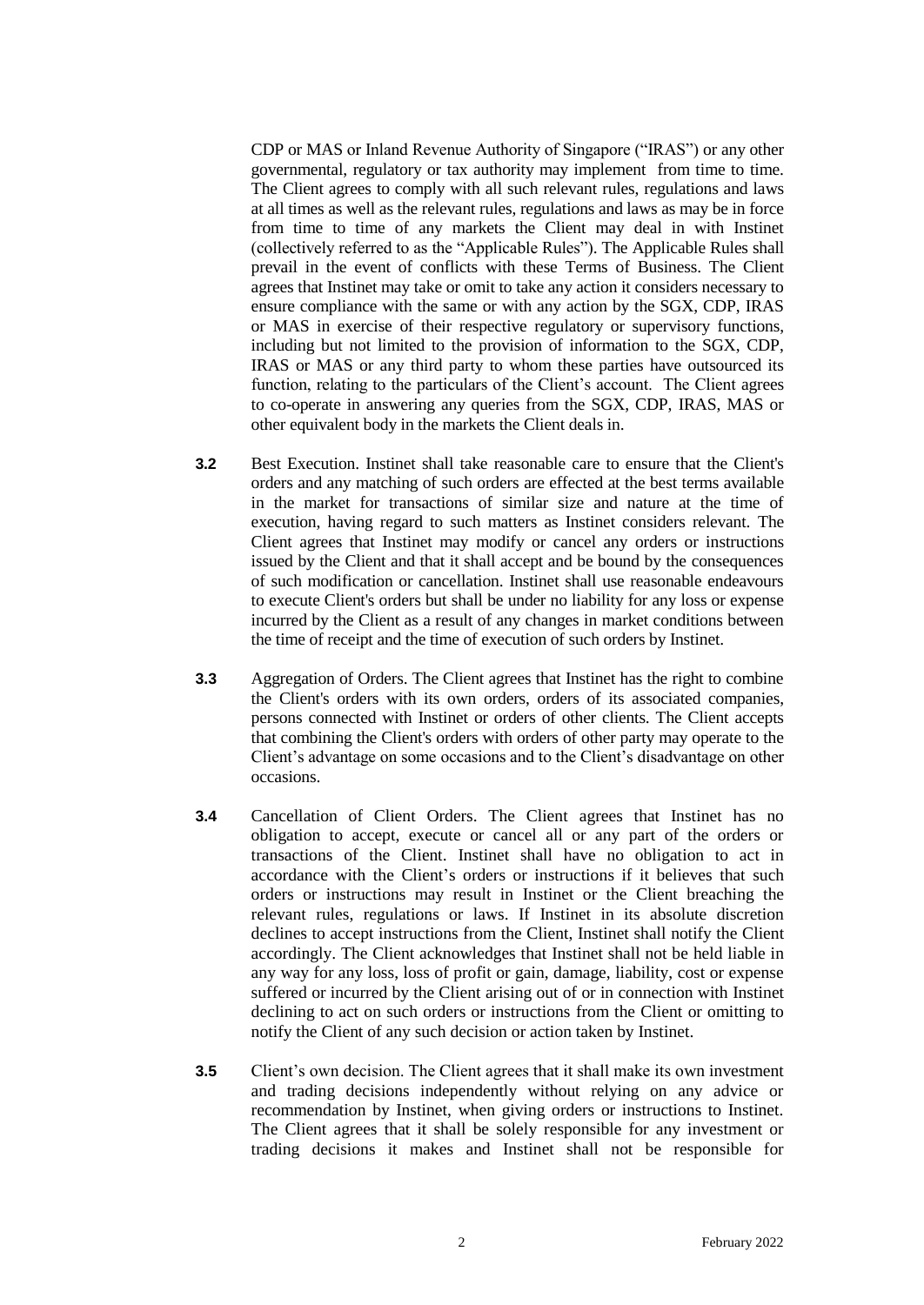determining whether any transactions the Client enters into is suitable or appropriate for the Client.

- **3.6** Market Information. While every care is taken by Instinet in providing the Client with market information which Instinet believes to be true and reliable, the accuracy of such market information is not guaranteed by Instinet. Instinet shall not be held liable for any direct or consequential loss arising from the use of such market information by the Client.
- **3.7** Short Sale. For all short sell orders, the Client undertakes the following:
- (a) to ensure nature of sell order, order quantity, volume or value are clearly communicated to Instinet and/or accurately entered into Instinet Trading Platform or other order management system for electronic submission; and
- (b) where Client intends to sell more shares than it owns, to send separate orders for the partial short sell – one order for the portion Client owns in full as normal sell order and one for the portion Client does not own as a short sale order; and
- (c) to locate the borrowing of the relevant shares prior to placing short sale orders to Instinet; and
- (d) that any short sale orders placed by the Client shall be in compliance with all relevant requirements of the Securities and Futures Act, SGX-ST Rules and/or any other applicable rules, regulations or law of the relevant market.
- **3.8** Except as otherwise disclosed to the Client, Instinet shall be acting as agent of the Client when effecting transactions in securities dealing on behalf of the Client.

#### **4. ORDERS AND INSTRUCTIONS**

- **4.1** Instinet shall be entitled to rely on the orders, instructions, directions, notices or other communications which Instinet reasonably believes in good faith to be issued by the Client or a person authorised by the Client to act on its behalf, regardless of whether the person in question is named or not named on any applicable authorised trader information. The Client agrees to indemnify Instinet and keep Instinet harmless from and against any losses, costs and expenses (including legal costs) suffered or incurred by Instinet in reliance thereon.
- **4.2** The Client may give instructions by telephone, in writing or other means as may be agreed by Instinet. Such instructions shall be effective only upon actual receipt by Instinet. Without limiting the foregoing, Instinet shall have no responsibility for transmissions that are inaccurate or not received by Instinet and, may execute any transaction on the terms actually received by **Instinet**
- **4.3** Instinet shall not be held responsible for delays in the transmission of orders to the place of execution or the transmission of reports of executed orders to the Client due to any failure of communications facilities, or any other delays beyond the control of Instinet.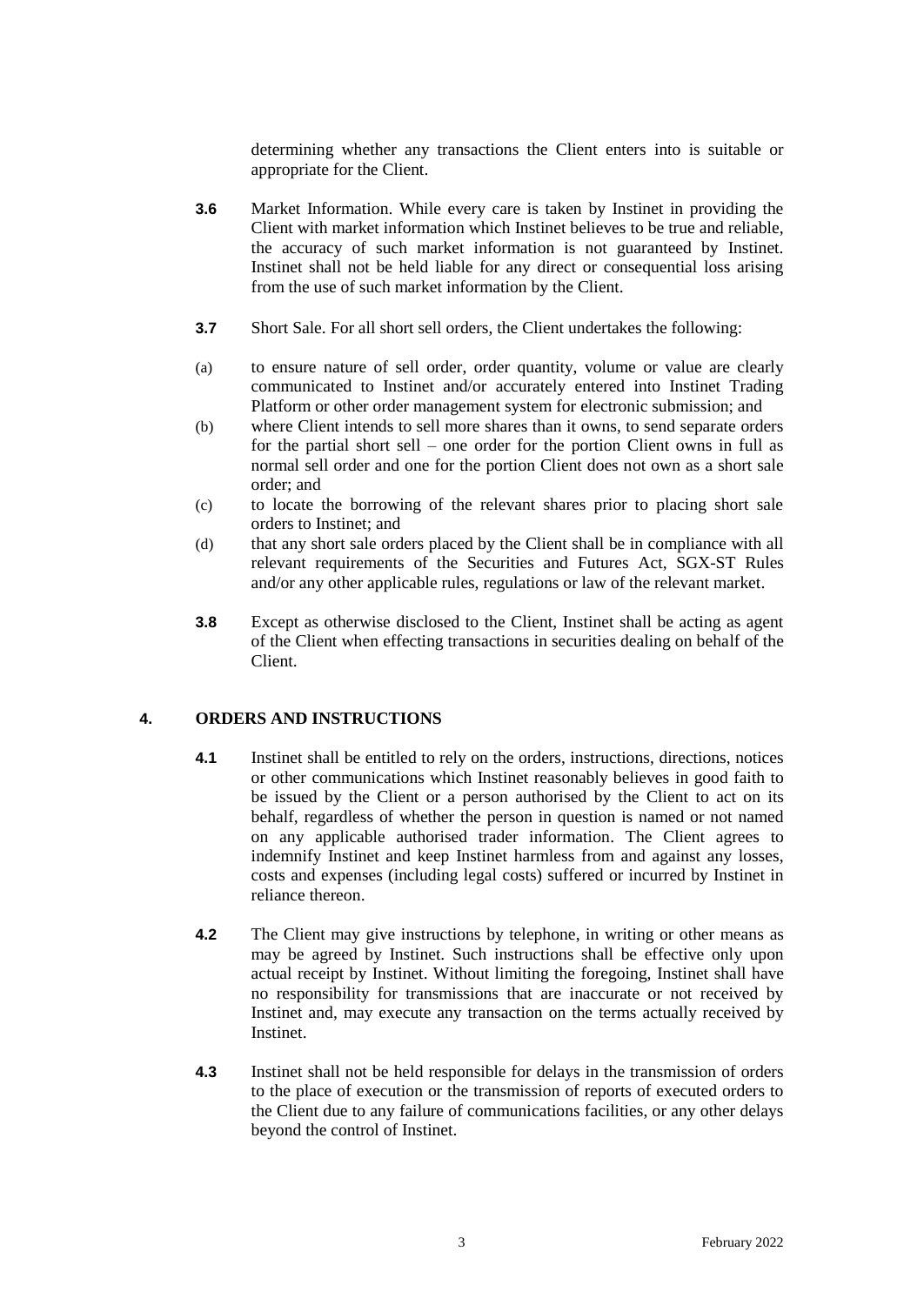## **5. SETTLEMENT OF TRADES**

- **5.1** Unless otherwise agreed, Instinet does not hold securities, funds or money on behalf of the Client. The Client shall establish and maintain accounts for clearing transactions entered into by the Client with Instinet. The Client shall clear and settle all such transactions in a timely and customary manner and shall keep Instinet indemnified against any losses, damages, demands, costs, fees and expenses in connection with any settlement failure. For the avoidance of doubt, the Client shall not be entitled to receive interest on any funds or money held by Instinet on its behalf and any such interest shall be regarded as money belonging to Instinet.
- **5.2** The Client acknowledges the settlement rules in the relevant markets, including the Singapore market, and its subsequent settlement obligations. For any transaction not settled by the Client in a timely and customary manner, Instinet reserves the right to trade out of the position or take any other actions Instinet deems necessary. Without limiting the generality of clause 5.1. the Client shall be responsible for any losses Instinet incurs as a result of or in relation to the Client's non-performance or any actions Instinet takes as result thereof. For the avoidance of doubt, where Instinet trades out of the position, Instinet's obligation to deliver the securities to the Client or pay the purchase price will cease.
- **5.3** The Client acknowledges that orders placed by the Client may be passed to an affiliate or associated company of Instinet or another broker for execution. In such circumstances, the Client may be required to settle the relevant transactions directly with such party as instructed by Instinet for execution purpose.
- **5.4** Instinet may share commission from the Client with another broker, including an affiliate, to pay for execution of orders or for providing liquidity to Instinet to facilitate execution of Client orders and may also share commission from the Client with another broker or other third party where Client's order is introduced to Instinet or its affiliates by such broker or other third party.
- **5.5** Contract Notes and Statements. Instinet may at its discretion implement sending contract notes and statements electronically to the Client. As and when implemented, by dealing with or continuing to deal with Instinet, Client is deemed to have consented to receive contract notes and statements electronically. The electronic contract notes and statements will be issued electronically to the Client and shall be deemed to be received by the Client three business days after being sent by electronic means.

# **6. RESEARCH (IF APPLICABLE)**

**6.1** Upon the Client's request, Instinet may arrange for certain researches or publications, prepared independently by a third party, to be supplied to Client ("Research"). The Client acknowledges that no information, advice or recommendation based on such Research ("Advice") shall be treated by the Client as inducement, solicitation or encouragement by Instinet or the suppliers of such Research to conduct any investment or trading activity. The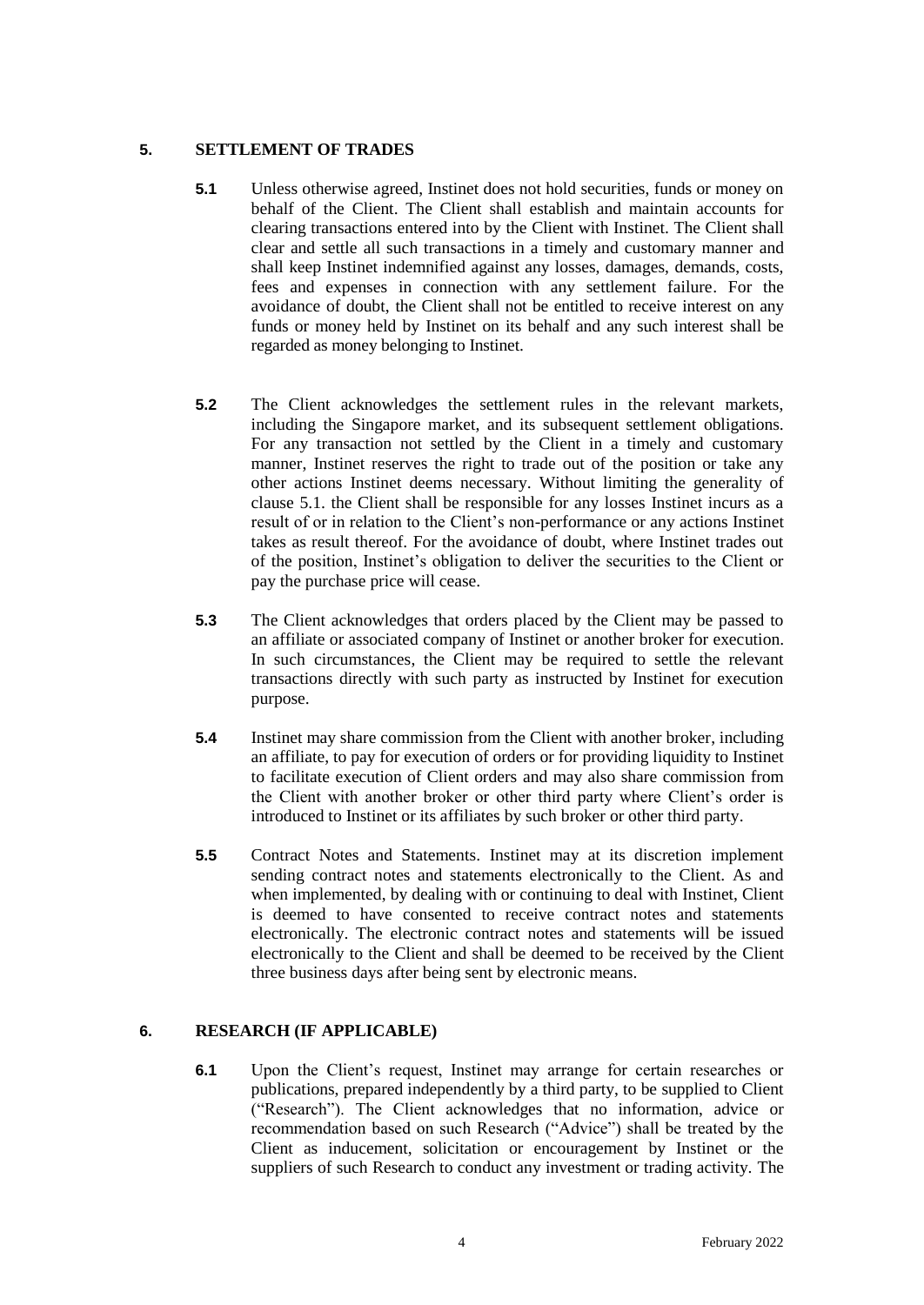Client agrees that neither Instinet nor such Research suppliers shall be held liable for the direct, indirect or consequential loss arising from the Client's use of or reliance on the Research and/or Advice which Instinet may arrange for the Client to receive as aforesaid.

## **7. ELECTRONIC INSTRUCTIONS (IF APPLICABLE)**

- **7.1** Instinet Trading Platform. At the Client's request, Instinet installs or arranges for the installation of certain computer software or programmes, which are created and owned by Instinet, at the Client's registered office or such other places as may be requested by the Client, to enable the Client to obtain access to the services provided by Instinet as stated in these Terms of Business by means of interface connected to an electronic data communication network (the "Instinet Trading Platform").
- **7.2** Intellectual Property Rights. Instinet hereby grants to the Client, a personal, limited, non-exclusive, revocable, non-transferable and non-sublicensable license to use the Instinet Trading Platform. The Client acknowledges that all proprietary rights in the Instinet Trading Platform are solely owned by Instinet and are protected by intellectual property laws. The Client acknowledges that any programme, software, hardware or equipment (as the case may be) provided to the Client by Instinet shall remain the sole and exclusive property of Instinet and the Client shall exercise reasonable care when using them. If the Client becomes aware of any violation of Instinet's proprietary rights in the Instinet Trading Platform, the Client shall notify the Instinet forthwith. This paragraph shall survive any termination, cancellation, replacement, expiration, modification, rejection or cessation of effectiveness of these Terms of Business.
- **7.3** Using the Instinet Trading Platform.
- (a) When using the Instinet Trading Platform, the Client shall comply with the following instructions:
	- (i) The Client shall only access the Instinet Trading Platform by the User Identity ("User ID") and Password assigned to the Client by Instinet and the Client shall ensure that the User ID and Password are only disclosed to and used by persons authorised by the Client.
	- (ii) The Client agrees that all transmissions generated by the use of the Client's User ID and Password shall be deemed to be authorised by the Client.
	- (iii) The Client shall restrict access to the Instinet Trading Platform to persons authorised by the Client to act on its behalf.
	- (iv) The Client shall comply with the legends, disclaimers, instructions, terms of use and restrictions displayed on or linked to the Instinet Trading Platform.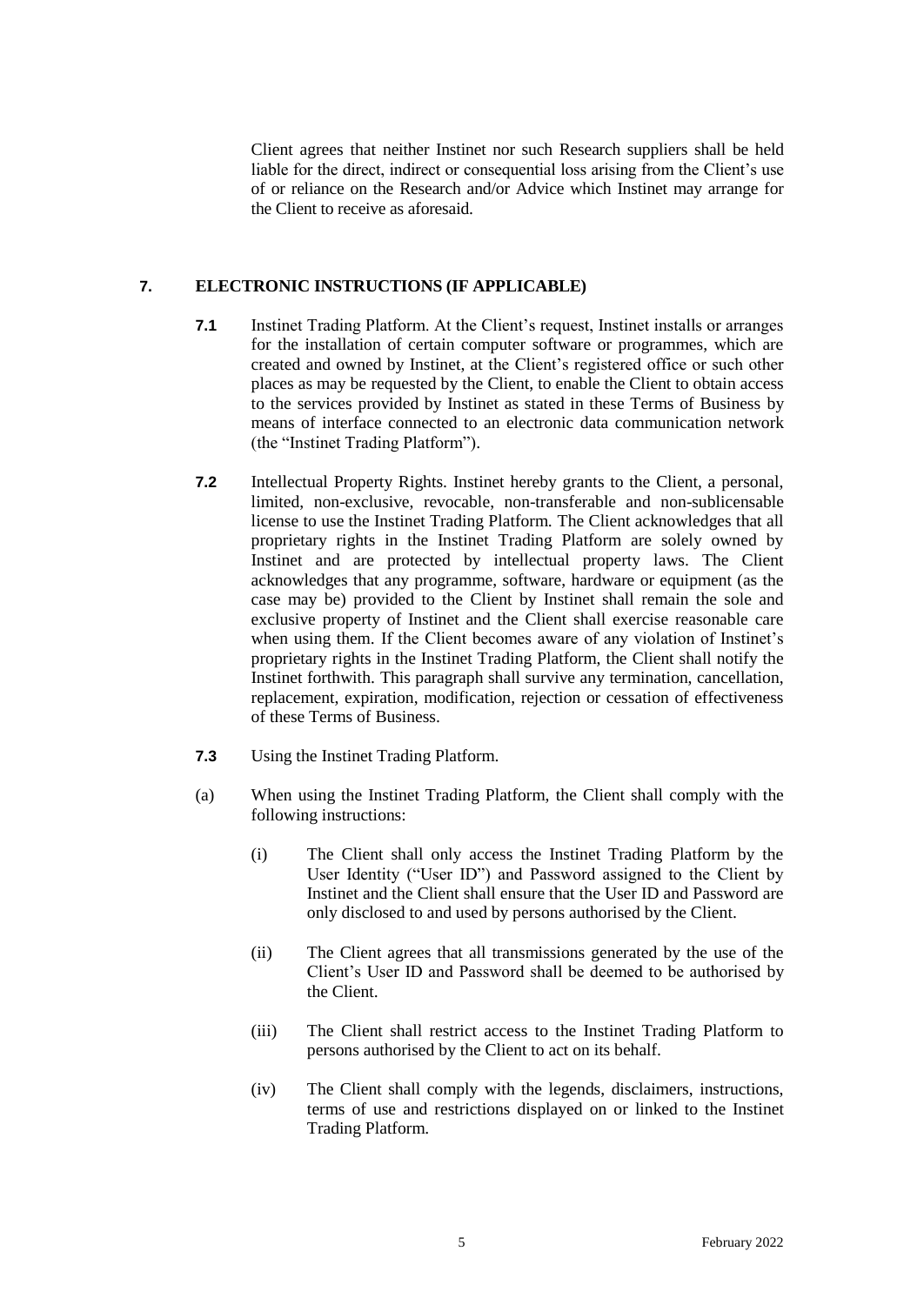- (v) The Client shall be responsible for all acts or omissions of any person accessing or using Instinet Trading Platform with the User ID and Password assigned to the Client by Instinet and be bound by all such transactions executed and orders placed through the Instinet Trading Platform.
- (vi) The Client shall not make any alteration, connection or interface with or to the Instinet Trading Platform nor permit or authorise another party to do so.
- (vii) If the Client's User ID and/or Password have been lost, stolen or disclosed to a party not authorised by the Client, the Client shall forthwith notify Instinet. The Client understands that upon receipt of such notice by Instinet, the relevant User ID and/or Password shall become invalid. The Client agrees that it shall be responsible for all transactions placed to the Instinet Trading Platform before the actual receipt of such notification by Instinet.
- (b) The Client acknowledges and agrees that Instinet and its affiliates may have access to and obtain Client data and information, including but not limited to trade data, through the Client's usage of the Instinet Trading Platform. The Client agrees and consents to Instinet using such data and information, including but not limited to, to administer Client accounts and to provide and enhance the products and services that Instinet offer.
- (c) The Client warrants that they have read, understood and complies with the minimum client requirements for DMA services and algorithmic trading set out in Paragraph 18 and Schedule 7 of the Code of Conduct for Persons Licensed by or Registered with the Securities and Futures Commission of Hong Kong, June 2012, or its successor or equivalent, (the "Code of Conduct"), including but not limited to:
	- (i) Ensuring competency and proficiency in using DMA services; and
	- (ii) Monitoring orders entered through DMA services.

#### **8. USE OF MARKET DATA (IF APPLICABLE)**

- **8.1** Certain data and information regarding the securities listed and/or traded on markets to which the Client has been given access ("Market Data") shall be made available by Instinet in its provision of service to the Client. The Market Data is provided to Instinet by various data providers pursuant to the relevant agreements in place and the use of Market Data is subject to the terms and conditions of such agreements. For the purpose of enabling Instinet to comply with the relevant terms and conditions relating to the use of Market Data, the Client hereby undertakes the following:
	- (i) not to use or permit the use of the Market Data or any part thereof other than in the ordinary course of the Client's business.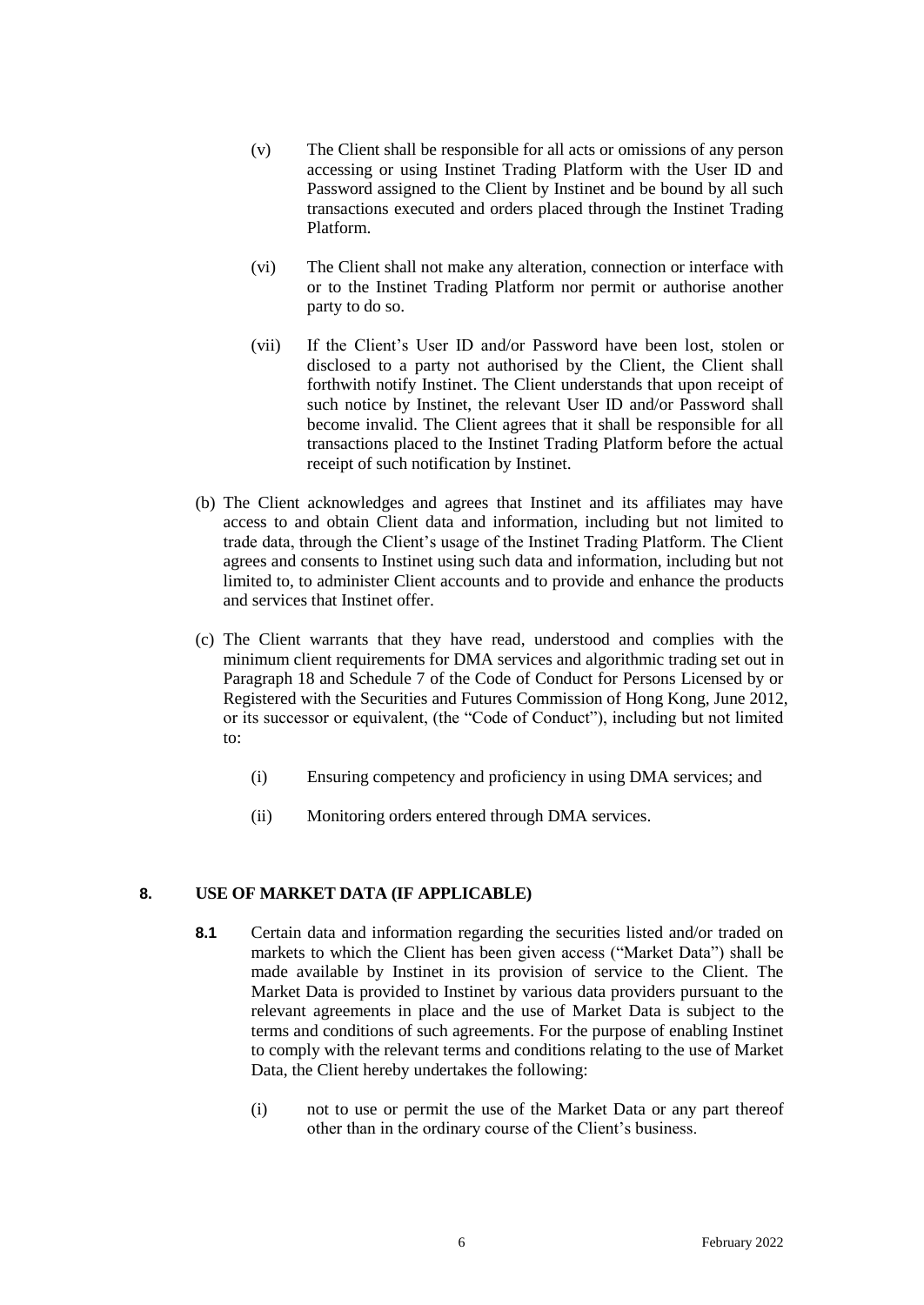- (ii) not to use or permit the use of the Market Data or any part thereof for any illegal purpose.
- (iii) not to disseminate or redistribute the Market Data or any part thereof to any other party.
- (iv) only to use the Market Data in compliance with the applicable laws, rules and regulations.
- **8.2** Additionally, in relation to the Market Data of securities traded and/or listed in the Hong Kong stock market, the Client hereby acknowledges that HKEx Information Services Limited ("HKEx-IS") may need to access the Client's information and records in situations where the Client is in breach of the above-mentioned provisions or where the Client is suspected by Instinet or HKEx-IS of breaching such provisions. The Client's commencement of trading with Instinet constitutes a consent for Instinet to release the Client's information and records to the HKEx-IS for inspection and/or investigation purposes.

#### **9. COMMISSIONS AND CHARGES**

**9.1** Commissions and Charges. In consideration of the services provided by Instinet, the Client shall pay to Instinet commissions, charges or other remunerations as may be agreed with Instinet and reimburse Instinet on a full indemnity basis for any other charges arising from the execution of orders on behalf of the Client, including but not limited to, statutory fees, stamp duties and taxes, exchange fees, transaction levies\* or other levies as may be imposed by the SGX, CDP, MAS or other equivalent body in the markets the Client deals in from time to time. In certain circumstances, transactions with the Client may be effected on a "net" and not a commission basis.

\*transaction levies for SGX orders are calculated on a consolidated basis for all orders executed, including exempt orders, if any.

- **9.2** Defaults. If the Client defaults in making payments to Instinet when they fall due or fails to deliver securities according to Instinet's instructions, interest shall be payable by the Client to Instinet at not less than Instinet's relevant clearing and custody bank's base lending rate in the relevant currency as may be in effect from time to time.
- **9.3** Soft Dollar/Commission Sharing. Instinet and Client may choose to enter into an arrangement for the accrual of soft dollar/commission credits by Client with Instinet. In that event, Client agrees to comply with the practice notes ("Practice Notes") issued by the SGX. Where the goods and services listed in invoices presented for payment under this arrangement appear not to be of the type described in the Practice Notes, Instinet is entitled, in its sole discretion, to inquire further or decline to effect payment on Client's behalf. For the avoidance of doubt, soft dollar/commission credits are credits available to Client for payments of goods and services in accordance with Practice Notes but should not be construed as funds payable to Client or any account managed by the Client. If the Client's account or any account managed by Client is terminated or otherwise closed any soft dollar/commission credit balances will remain Instinet's money and will not be paid back to Client.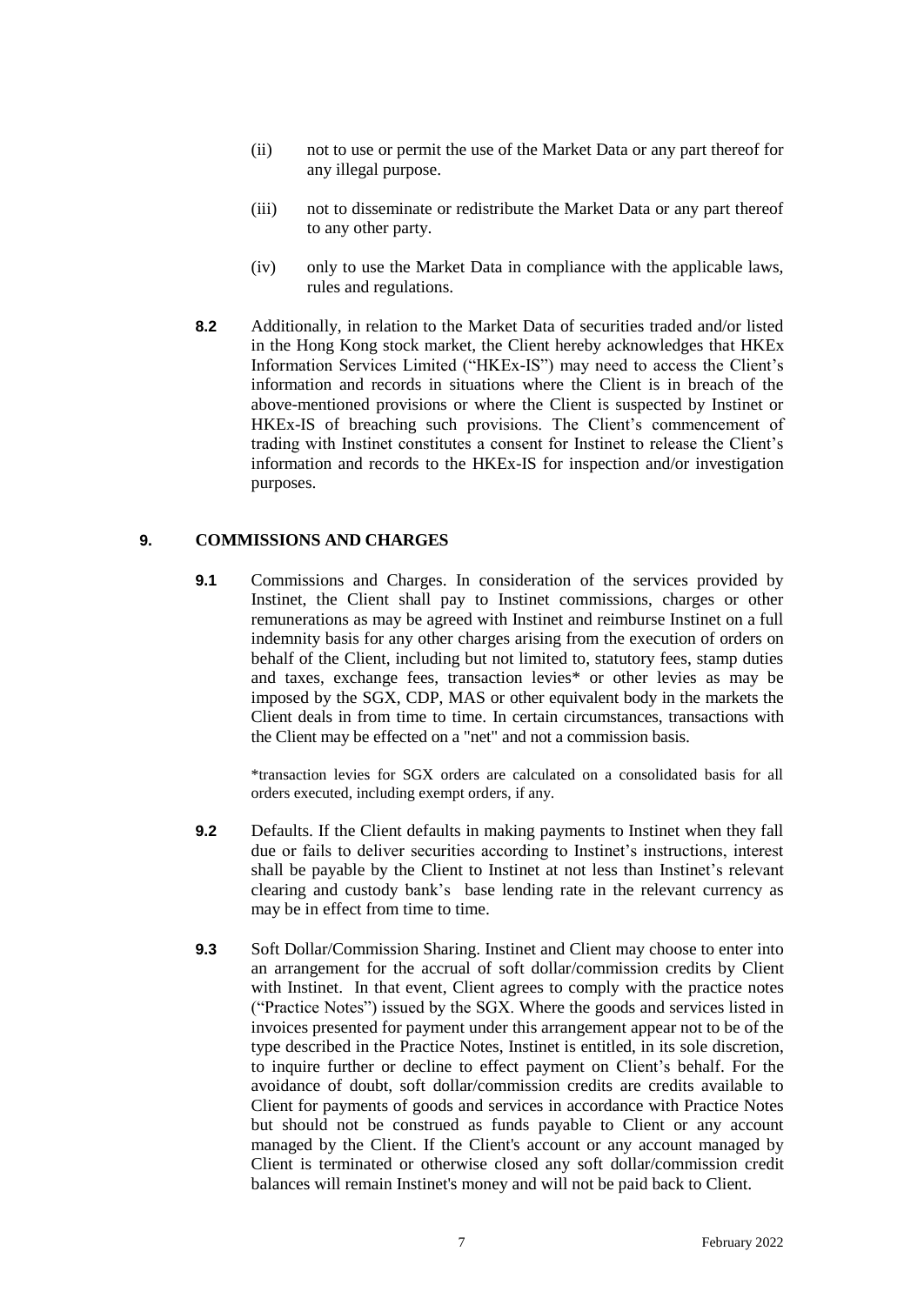## **10. LIABILITY OF INSTINET**

- **10.1** Instinet and its directors, officers, employees and agents (each an "Instinet Related Party") shall not have liability, contingent or otherwise, to the Client, for the correctness, quality, accuracy, security, completeness, reliability, performance, timeliness, pricing or continued availability, the delays or omissions of the services provided by Instinet, or for the failure of any connection or communication to provide or maintain the Client's access to various markets or exchanges or any erroneous communications between Instinet and the Client.
- **10.2** In no event shall Instinet and any Instinet Related Party be held liable for any, indirect, or consequential loss not arising as a natural consequence of a breach or other event giving rise to liability of a party, any loss of use, advantageous tax position, dividends, interests, contract value, revenue, anticipated profit or profit, damages for loss opportunity, any trading losses or any incidental, exemplary, special or punitive damages whether arising out of breach of contract, tort (including negligence), or otherwise, regardless of whether such breach was foreseeable and whether or not Instinet or any Instinet Related Party has been advised of the possibility of such damages.
- **10.3** The Client shall indemnify and keep Instinet and its directors, officers, employees and agents harmless from and against any and all losses, liabilities, judgments, suits, actions, proceedings, claims, damages, costs (including legal costs) resulting from or arising out of the Client's use of the services provided by Instinet.
- **10.4** The Client understands and accepts that orders that the Client effects through Instinet may be routed through a third party system, market or exchange for execution. The Client agrees that Instinet shall not be held responsible for any losses, damages or costs that may result from errors made by any such third party system, market or exchange in receiving, reading, processing, transmitting or executing such orders or if the third party system, market or exchange otherwise fails to properly execute such orders from the Client.
- **10.5** The terms and conditions of this paragraph shall survive the termination, cancellation, replacement, expiration, modification, rejection or cessation of effectiveness of these Terms of Business.

# **11. GENERAL**

- **11.1** Recording of Communications. Instinet may record telephone conversations and other forms of communication between the Client and the directors, officers, employees and agents of Instinet. The Client accepts that such recordings shall be the sole property of Instinet and shall be retained and used by Instinet for such periods and purposes as it deems appropriate.
- **11.2** Services of Documents. All notices and documents shall be delivered personally or sent by registered mail or by fax or by electronic means (including electronic mail) to an address or fax number or electronic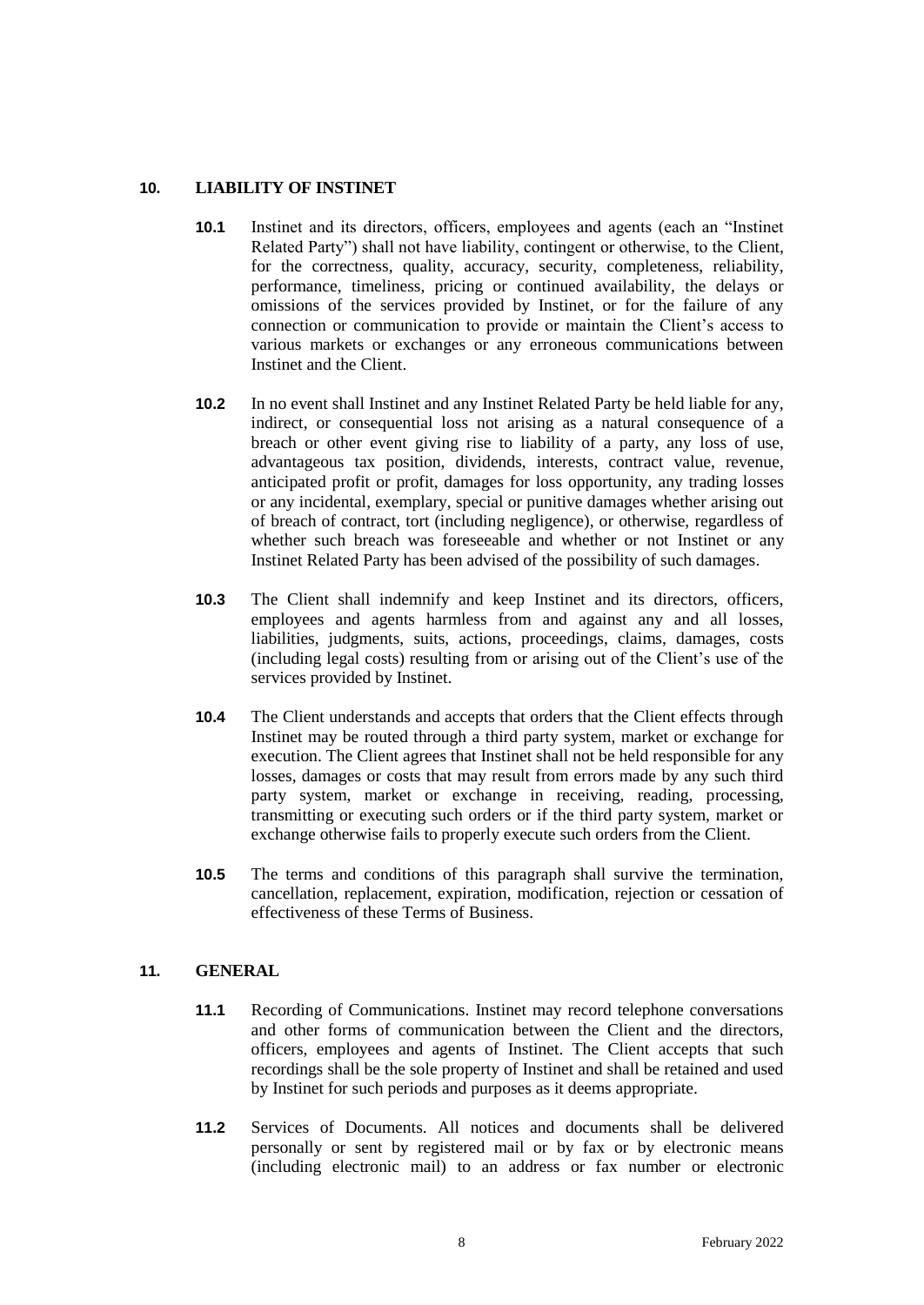systems/platforms (including electronic mail address) as may be advised by Instinet and the Client from time to time. Notices shall be deemed to be received three business days after being sent or on proof of delivery (including delivery by electronic means), whichever is earlier.

- **11.3** Severability. Each of the provisions in these Terms of Business is severable and distinct from the others and if any part of these Terms of Business is or becomes invalid, illegal or unenforceable, the validity, legality and enforceability of the remainder of these Terms of Business shall not be in any way affected or impaired.
- **11.4** Amendments. Instinet may amend these Terms of Business in writing by updating Instinet's website<https://www.instinet.com/legal-regulatory> or by electronic mail. Instinet shall be entitled to issue client documentation to Client by electronic means, including by way of publication on a website. Unless Client informs Instinet otherwise, Instinet shall assume Client has consented to the provision of information by electronic means, including by way of publication on Instinet's website where appropriate. Notice of any amendment to the Terms of Business shall be deemed to be given on the day subsequent to the day when the website was updated or when the electronic mail was sent. If Instinet believes that amendment to these Terms of Business is necessary to comply with any legal or regulatory requirement, Instinet may make such amendment without prior notice to the Client.
- **11.5** No Waiver. A failure or delay in exercising the rights, powers or privileges hereof shall not be presumed to operate as a waiver and a single or partial exercise of any right, power or privilege shall not be presumed to preclude any subsequent or further exercise of that right, power or privilege.
- **11.6** No Promotion. Without the prior consent in writing from the other party, neither Instinet nor the Client shall (i) use the name, the trade name, trademark, trade device, service mark, symbol or abbreviation, contraction or simulation of the other party in advertising, publicity, or otherwise; or (ii) represent (directly or indirectly) that any product or service provided by one party has been approved or endorsed by the other.
- **11.7** Headings. The headings in these Terms of Business are intended for ease of reference only and shall not affect interpretation thereof.
- **11.8** A reference to a guideline, rules, statute or statutory provision includes a reference to it as amended, extended or re-enacted from time to time.
- **11.9** Words denoting the singular include the plural and vice versa, as the context requires.
- **11.10** Successors and Assigns. These Terms of Business shall ensure for the benefit of Instinet, its successors and assigns and shall be binding upon the Client.

## **12. TRADING IN HONG KONG SECURITIES**

**12.1** To the extent that Client deals in Hong Kong securities, Client agrees to comply with the Securities and Futures Commission of Hong Kong ("SFC")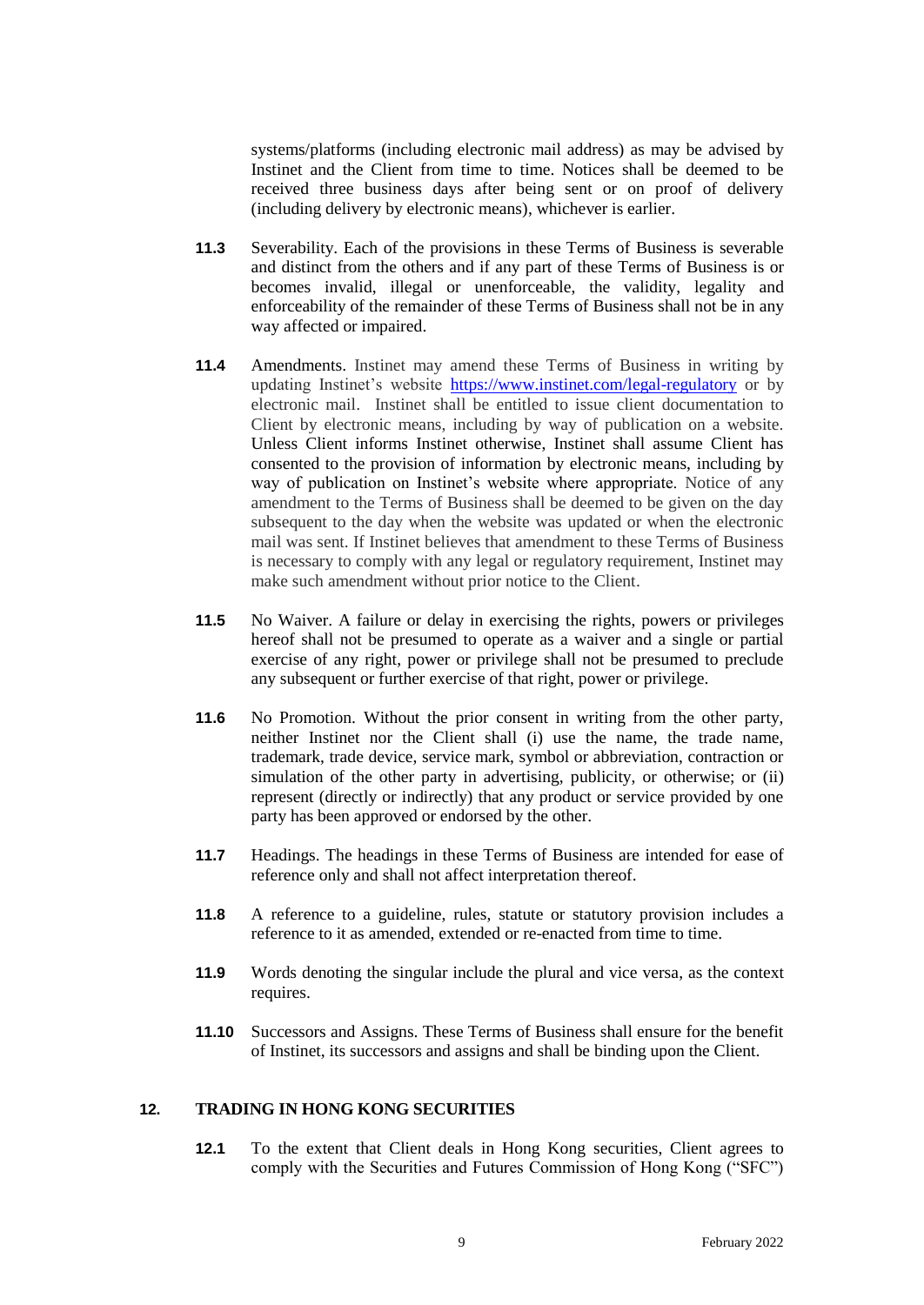regulatory measures aimed at identifying those who invest in the Hong Kong stock market (the "Client Identity Rule"). The SFC's Client Identity Rule (see: www.sfc.hk under Rules and Standards: Codes & Guidelines – Code of Conduct for Persons Licensed by or Registered with the Securities and Futures Commission, paragraph 5.4) applies to all intermediaries licensed by the SFC who deal in Hong Kong Securities. Under the Client Identity Rule, licensed intermediaries must ascertain and record the identity of the ultimate beneficiaries and originators of transactions involving Hong Kong Securities (the "Identity Information") before such transactions are effected. Of particular relevance to Instinet, the Client Identity Rule requires all licensed intermediaries to provide the Identity Information of their clients to the SFC and/or relevant exchange in Hong Kong (the "HK Regulators") within two business days of receiving such requests from an HK Regulator. By commencing trading and continuing to trade with Instinet, Client agrees to comply with the Client Identity Rule. Such compliance shall continue after termination of these Terms of Business.

- **12.2** To the extent that Client uses Instinet's electronic systems, the SFC requires us to impose certain minimum client requirements and assess our clients against those requirements before allowing clients to access the systems. Please see the Code at paragraphs 18.8, 18.9 and Schedule 7 at paragraphs 2.2 and 3.1.2 to 3.1.5. By trading electronically with us in the Hong Kong market you agree that you will put in place and maintain appropriate arrangements to comply with our minimum client requirements and that you will continue to comply with those requirements. You agree to provide us such information as required from time to time in connection with our assessment.
- **12.3** If Client and/or (if applicable) the client(s) of the Client is in a jurisdiction with client secrecy laws, Client confirms that it and (if applicable) its clients waive the benefit of those secrecy laws in relation to any enquiry by the Regulators. Client confirms that such waivers are valid and binding under the laws of such jurisdiction.

#### **12.4 Alternative liquidity pools (if applicable)**.

- (a) Alternative Liquidity Pools (ALP). Instinet has several alternative liquidity pools available in various markets in which it or its affiliates are able to facilitate trading on behalf of Client. In some markets, Instinet is able to access ALPs run by other brokers. Instinet may route Client orders to ALPs at its discretion, taking into account factors such as price, liquidity access and market impact. Client acknowledges that an order may be routed to ALP for reasons other than pricing. Client will instruct Instinet if it does not want its orders routed through any particular or any alternative liquidity pools ("opt-out"). Details of the operation of the alternative liquidity venues are available o[n www.instinet.com.](file:///C:/Users/86078a/AppData/Local/Microsoft/Windows/INetCache/86078a/AppData/Local/Microsoft/Windows/INetCache/86199c.AMERICAS/AppData/Local/Temp/notes723CBC/www.instinet.com)
- (b) User Restrictions in Hong Kong ALP. Instinet offers BlockMatch Asia as its ALP as defined by the Code of Conduct. In accordance with Paragraph 19.4 and Section 7 of Schedule 8 to the Code of Conduct, Clients that have not opted-out of the ALPs in Hong Kong, including BlockMatch Asia, represent and warrant to Instinet that Client (and, if applicable, Client's principal(s)) are and will remain qualified investors as defined in the Code of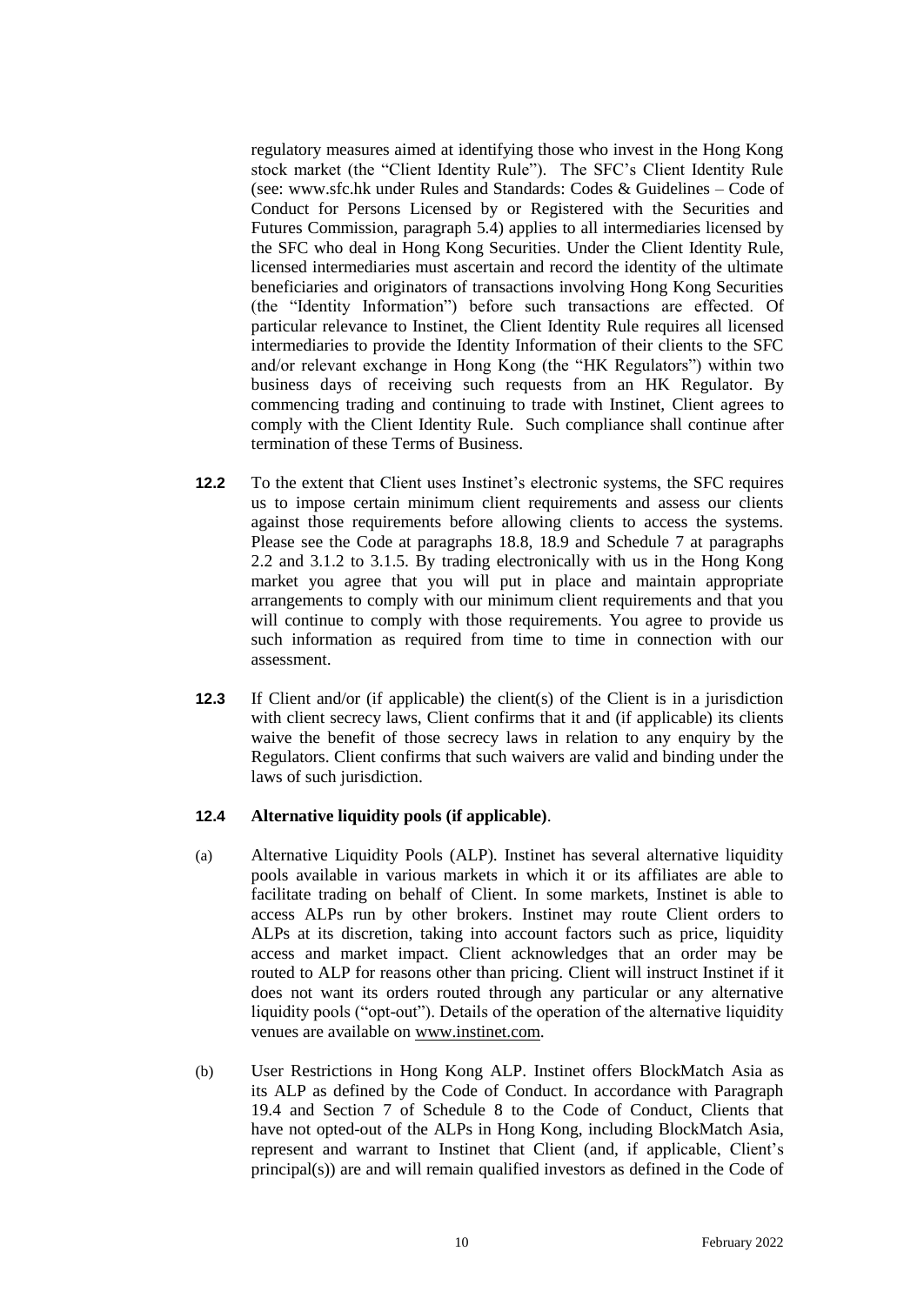Conduct and that Client has adequate processes in place to ensure that the entity ultimately responsible for originating the instructions for the order is a qualified investor. Client will notify Instinet immediately should such representation and warranty cease to be true and correct.

(c) Instinet publishes Guidelines for BlockMatch Asia as applicable from time to time at [https://www.instinet.com/legal-regulatory.](https://www.instinet.com/legal-regulatory)

#### **13. TRADING IN US SECURITIES**

- **13.1** To the extent that Client deals in US securities, Client agrees to the following representations in connection with the USA PATRIOT Act:
	- (i) Client will immediately inform Instinet if Client maintains or anticipate holding an account for a non-US shell bank, as that term is defined in section 313 of the USA PATRIOT Act, or that is beneficially owned by a non-US shell bank;
	- (ii) if Client is a bank, or Client maintains or anticipates holding an account or sub-account for a non-US bank, Client will provide Instinet with a valid US Treasury Certification Form (in accordance with section 319(b) of the USA PATRIOT Act). In addition, Client agrees to provide an updated US Treasury Recertification Form within every three years thereafter; and
	- (iii) by continuing to submit Orders to Instinet or its affiliates for US securities without providing Instinet with a US Treasury Certification Form, Client certifies that any accounts or sub-accounts benefiting from the transactions are not non-US shell banks or non-US banks.

## **14. INFORMATION FROM THE CLIENT**

- **14.1** Information to be provided by Client. For the purpose of enabling Instinet to review the credit worthiness of the Client ("Credit Reviews"), to comply with the relevant regulatory requirements (including but not limited to the duty to "Know-Your-Client") or other purposes as may be deemed necessary by Instinet, the Client shall promptly furnish to Instinet its financial statements and such other relevant information, statements or documents as may be reasonably requested by Instinet from time to time or annually. The Client agrees that Instinet is entitled to decline to provide, suspend or terminate its services to the Client until and unless the Client has provided the relevant information, statements or documents to the reasonable satisfaction of Instinet. The Client further agrees that Instinet may conduct the necessary enquiry, search or investigation in relation to the business of the Client for the above-mentioned purposes.
- **14.2** The Client acknowledges and agrees that Instinet may obtain information (including personal data as defined in the Personal Data Protection Act 2012 and/or other applicable laws, rules and regulations) about Client, its directors, officers and employees and/or other persons relevant for the service provided by Instinet to Client. Instinet's privacy policy, as amended from time to time, ("Instinet Asia Privacy Policy") is available at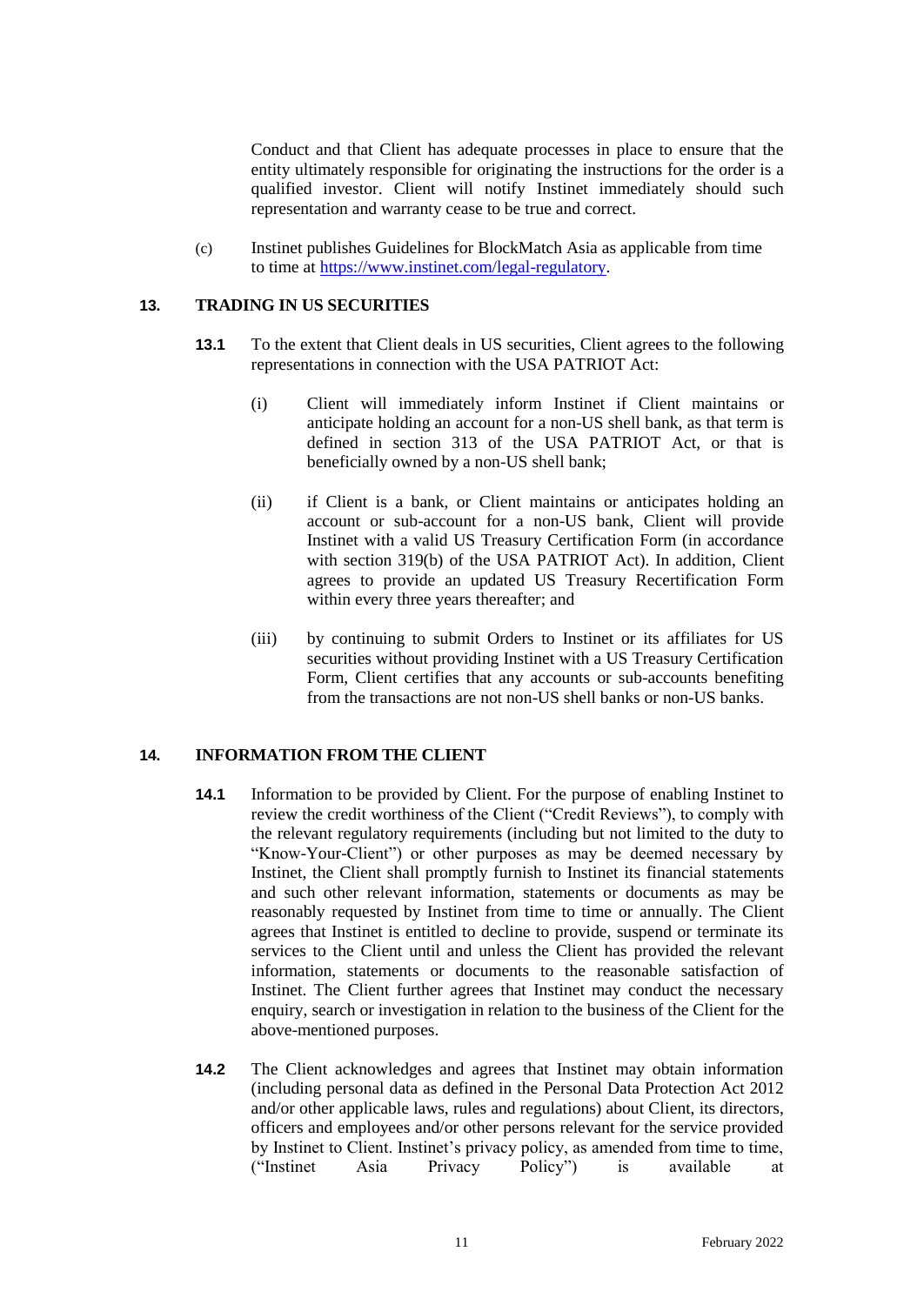https://www.instinet.com/legal-regulatory and Client agrees to have read and accepted the terms thereof. In addition, Client agrees to provide a copy of the latest version of Instinet's privacy policy to any person whose personal data has been provided (or will be provided) by Client to Instinet, or who has been directed (or will be directed) by Client to provide their personal data to Instinet.

- **14.3** The Client shall notify Instinet forthwith in the event of a (i) change of name; (ii) change in control; (iii) material change of ownership; (iv) material change in business structure; or (v) material change in business or financial condition.
- **14.4** The Client shall forthwith provide written notice to Instinet if (i) the Client becomes insolvent by reason of its inability to pay its debts as they fall due; (ii) the Client enters into reorganisation, re-adjustment of debts, dissolution or liquidation whether voluntarily or compulsorily; (iii) the Client appoints a receiver for all or any part of its assets; (iv) the Client suffers the filing of a petition for its winding-up or similar action; (v) a warrant or order of attachment, distress or equivalent order is issued against the Client; or (vi) a judgment is made, levied, enforced or executed by a court of law against the Client.

#### **15. REPRESENTATION AND WARRANTY BY THE CLIENT**

- **15.1** The Client represents and warrants on a continuing basis that: it is duly incorporated in its place of incorporation and has the full power and authority to carry on its business now being conducted and the business contemplated herein and to own property and other assets (including securities) and to enter into and perform its obligations as contained in these Terms of Business, and that all necessary shareholders and board resolutions and other actions to enable it to execute, deliver and perform the same have been taken, and that it has obtained and shall maintain in full force and effect any necessary consents, licences and authorities.
- **15.2** The Client represents and warrants that it is fully compliant with all relevant tax obligations globally.

# **16. ASSIGNMENT/SUB-CONTRACTING**

- **16.1** The Client agrees that any of Instinet's rights and obligations may be assigned transferred or sub-contracted to any of Instinet's affiliates for execution purposes. By way of example and without limitation, in the case of transactions in certain securities effected by the Client, the Client's counterparty for settlement purposes may be an affiliate of Instinet.
- **16.2** Notwithstanding the generality of the foregoing, Instinet may assign its rights and obligations to any entity (i) controlling, controlled by or under common control with Instinet; (ii) which succeeds to all or substantially all of Instinet's assets and business; or (iii) to any of Instinet's affiliates established or prepared to provide the same service. In such event, after the date of assignment, the Client shall look only to such assignee and not to Instinet for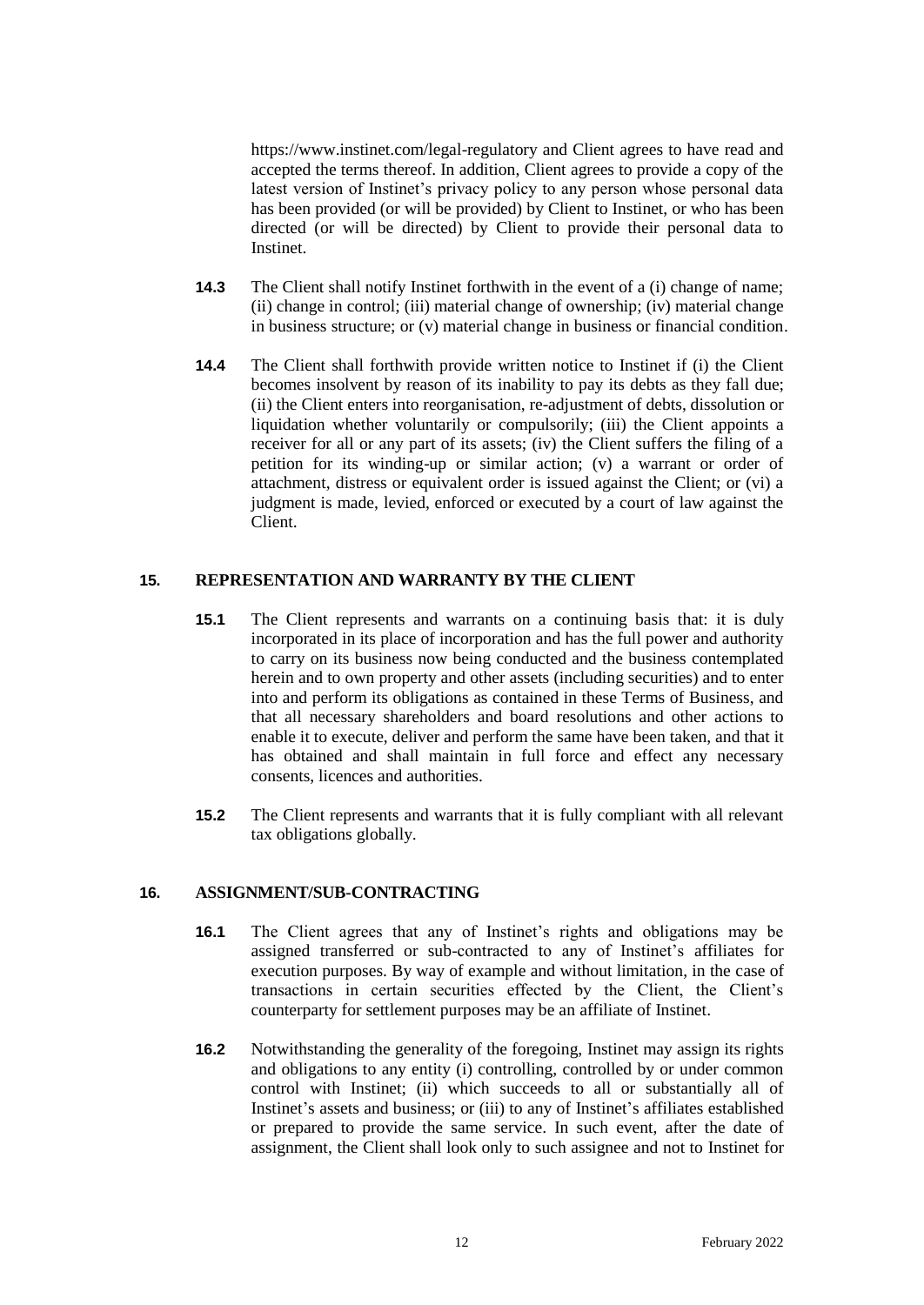the performance of all duties, obligations, and responsibilities, without limitation, provided for under this Agreement.

**16.3** Save and except for the above-mentioned situations, neither party may assign any of its rights or obligations without the prior written consent of the other.

#### **17. DISCLOSURE OF CLIENT INFORMATION**

- **17.1** Disclosure to group companies. The Client agrees that Instinet may, without notice to or prior consent from the Client, disclose to its group companies, to any assignee or agent of any of Instinet's rights or obligations, or a third party providing services to Instinet or its group companies, information relating to the Client.
- **17.2** Disclosure. Information relating to the Client may be requested by the relevant regulatory, governmental or similar authorities (including but not limited to the MAS, SGX, CDP and IRAS), trading venues, intermediaries, professional advisors (collectively the "Third Parties") from time to time for regulatory or other legitimate purposes. The Client hereby irrevocably authorises Instinet and any of Instinet's affiliates to disclose to the relevant Third Parties all information and to provide such Third Parties with all documents relating to the Client (or copies thereof) in Instinet's possession as may be requested by such Third Parties, including but not limited to the identity of the Client and the Client's financial position.

#### **18. SET-OFF AND LIEN**

- **18.1** General Lien. The Client's assets held by Instinet shall be subject to a general Lien in favour of Instinet in respect of any outstanding amounts due to Instinet from the Client. Instinet shall have the right, at any time without notice to the Client, to combine and/or consolidate all or any of the Client's accounts maintained by Instinet and to take such other action and in such manner as Instinet in its absolute discretion may decide in order to discharge the Client's liabilities to Instinet.
- **18.2** Set-Off. Instinet reserves the right to retain or make deductions from any amounts which Instinet owes to the Client or assets which is being held by Instinet for the Client in respect of the non-settlement by Client of any debt or money due to Instinet. In addition, Instinet reserves the right to sell or realise assets which Instinet is holding or entitled to receive on the Client's behalf in order to meet any liabilities which the Client may have incurred with Instinet. The Client agrees to indemnify Instinet for any losses suffered by Instinet as a result of Instinet appropriating or selling any such assets.

## **19. SUB-ACCOUNTS**

- **19.1** Client represents and warrants on a continuing basis, with respect to their Client sub-account/s ("Sub-Account") opened with Instinet, that:
	- (i) Client and each sub-account holder(s) will be responsible for all taxes payable in respect of the trades done under the Client's Sub-Account;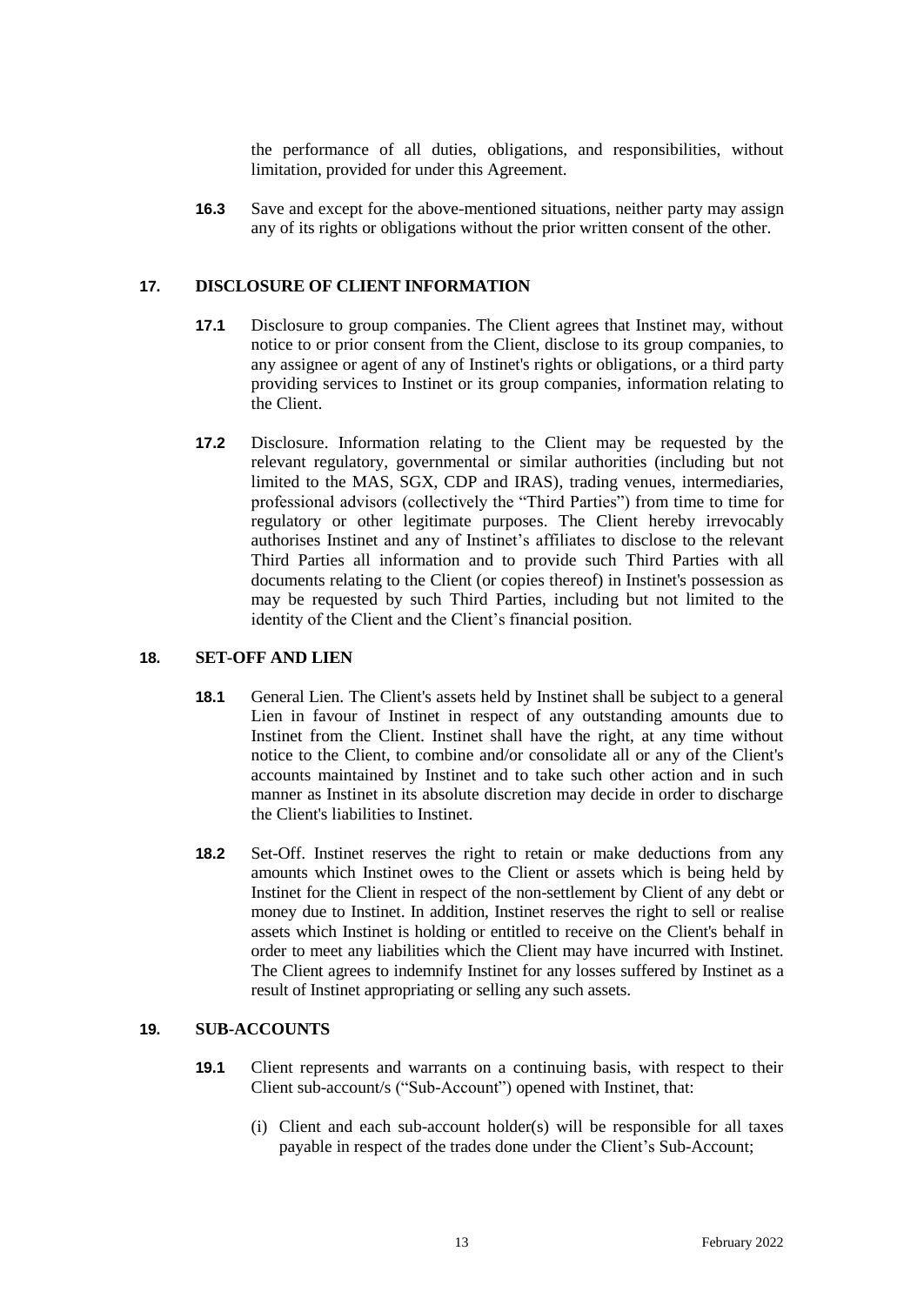- (ii) these Terms of Business and the obligations created herein are binding upon and enforceable against Client and/or each Sub-Account holder(s) (where applicable);
- (iii)Client will provide to Instinet upon request such information regarding Client and/or each Sub-Account holder(s) as may be required by the SGX, the Central Depository (Pte) Limited, the Monetary Authority of Singapore, the Inland Revenue Authority of Singapore; or any other governmental, enforcement, regulatory or tax authority in the markets traded by Client;
- (iv) Client will provide to Instinet upon request copies of any Sub-Account holder's constitutional or other documents relating to its capacity to enter into transactions on behalf of each Sub-Account and that such document will, to the best of its knowledge, be true and accurate in all material respects and Client will not omit or withhold any information which would render the information so supplied to be false or inaccurate in any material respect;
- (v) Client represents and warrants that (i) it has carried out checks on its clients/funds represented by each sub-account as required under relevant rules and regulations and that such client has satisfied these checks, (ii) each sub-account represents different funds/underlying beneficiaries, (iii) it is duly authorized to enter into transactions on behalf of each Sub-Account, and (iv) any ultimate beneficiary of such Sub-Accounts shall not be an individual/retail client.

#### **20. FORCE MAJEURE**

- **20.1** Neither the Client nor Instinet shall be liable for any delay or failure to perform its obligations hereunder so long as that delay or failure is the result of an event beyond its reasonable control, provided that such party uses commercially reasonable efforts to fulfill its obligations under these Terms of Business.
- **20.2** Notwithstanding the foregoing, the Client agrees and acknowledges that its settlement obligations shall not be waived under this, or any other, provisions and that the Client's obligations to settle its trades shall remain in full force and effect.

#### **21. UNDERTAKINGS BY INSTINET**

- **21.1** Instinet hereby undertakes to notify the Client in the event of any material change to the following :
	- $(i)$  its full name, address and registration status with the SGX or MAS;
	- (ii) the nature of service provided by Instinet to the Client; and
	- (iii) the description and basis of remuneration to be paid by the Client to Instinet.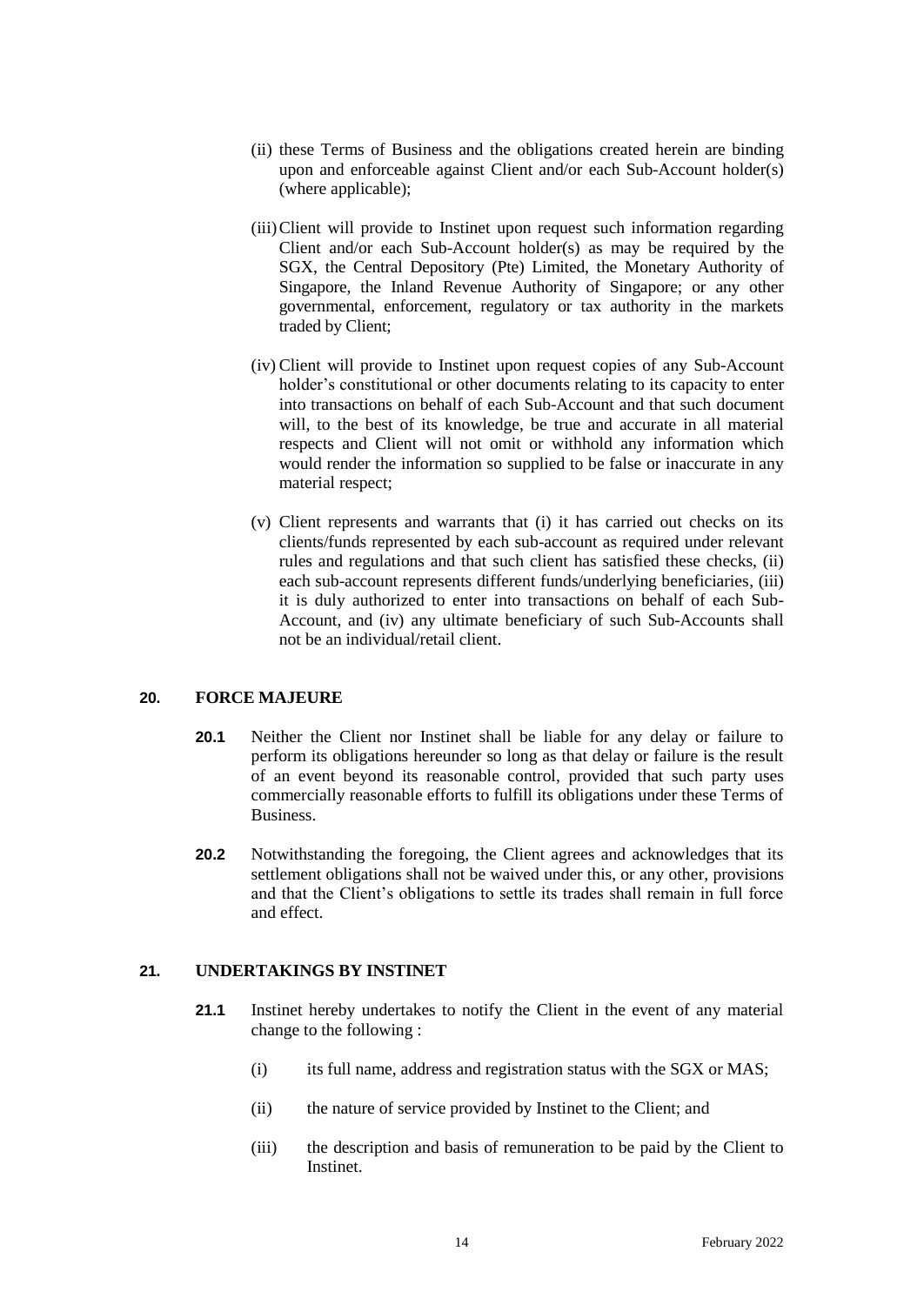## **22. GOVERNING LAW AND JURISDICTION**

**22.1** The validity, construction, interpretation and enforcement of these Terms of Business shall be governed by the Laws of the Singapore and the parties hereto consent to the exclusive jurisdiction of the courts of Singapore in connection with any suit, action or proceeding arising out of or in connection with these Terms of Business, and the Client explicitly waives any right to claim that those courts are an inconvenient forum.

## **23. TERMINATION**

- **23.1** These Terms of Business can be terminated by either party by giving one month's written notice to the other party.
- **23.2** The Client agrees that Instinet may suspend and/or terminate its provision of services to the Client and these Terms of Business forthwith without notice and liability to the Client in the following circumstances:
	- (i) the Client is in breach of or otherwise fails to comply with or adhere to its representations or warranties or material obligations in these Terms of Business;
	- (ii) the Client is in breach of any applicable laws, rules or regulations of the relevant exchange;
	- (iii) the Client has made or furnished materially false or misleading information, documents, representations or certifications to Instinet in relation to the services provided by Instinet;
	- (iv) the Client is engaged in an act of winding up, insolvency or similar proceeding, on a voluntary or involuntary basis, an order or resolution is passed for the Client's winding up, a receiver or administrator is appointed in respect of any of the Client's assets, or the Client is otherwise unable to pay its debts as they become due;
	- (v) Instinet is notified by a regulatory body or government agent that the Client is no longer a member in good standing;
	- (vi) the Client is not using the services of Instinet in a manner consistent with their intended purpose;
	- (vii) the Client is delinquent on its payment to Instinet for more than 30 days;
	- (viii) the Client has not been trading through Instinet for at least one year; or
	- (ix) the Client, in Instinet's opinion, poses a risk (including but not limited to credit risk, reputational risk) to Instinet.